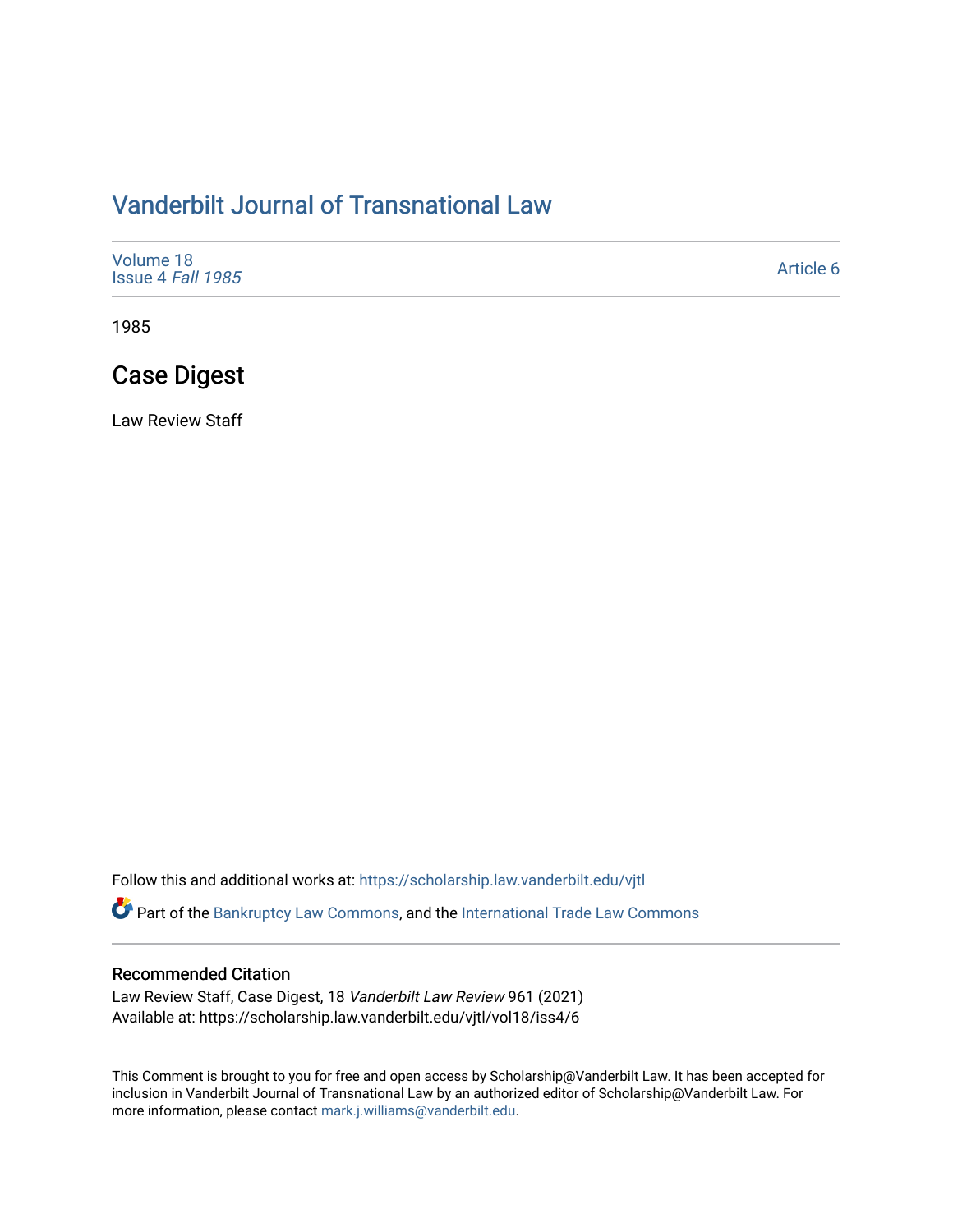# **CASE DIGEST**

This *Case Digest* provides brief analyses of cases that represent current aspects of transnational law. The Digest includes cases that apply established legal principles to new and different factual situations. The cases are grouped in topical categories, and references are provided for further research.

#### TABLE OF CONTENTS

| IV. INTERNATIONAL ARBITRATION  964 |  |
|------------------------------------|--|
|                                    |  |
|                                    |  |

#### I. ALIENS

DURESS IS AVAILABLE DEFENSE **IN** MITIGATION OF **CHARGES** OF ILLE-**GALLY** TRANSPORTING **ALIENS** INTO THE UNITED STATES-Pollgreen *v. Morris,* slip op. No. **84-5217** (11th Cir. Sept. **17, 1985).**

The owners of thirty vessels which carried aliens from Mariel Harbor, Cuba to Key West, Florida in **1980,** challenged the seizure of their vessels and imposition of fines **by** the Immigration and Naturalization Service (INS) pursuant to **8 U.S.C.** Section **1323.** The **INS** determined that duress was not a defense to the fines exacted under the statute. The district court ruled that duress was indeed available in mitigation of charges of illegally transporting aliens, and determined that duress was clearly established in the record. The Eleventh Circuit affirmed that duress is an available defense under the statute, but reversed and remanded to the INS for its adjudication of whether each vessel owner established an adequate defense. The court stated that a party asserting a defense of duress must show that he performed the unlawful act because: **(1)** he, or a third party, was under an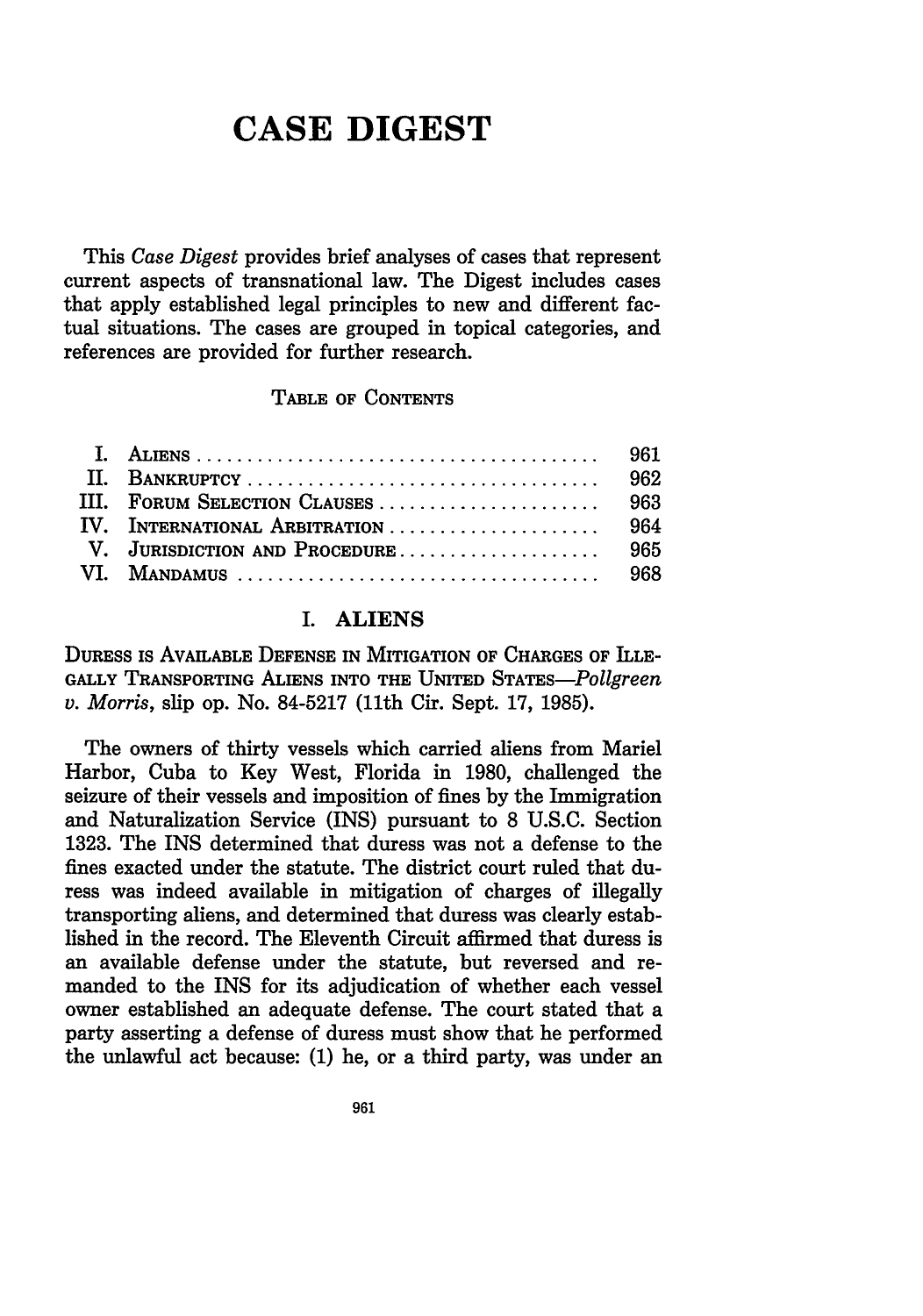immediate threat of death or serious bodily injury; (2) he had a well grounded fear that the threat would be carried out; and **(3)** he had no reasonable opportunity to escape the threat. *Signifi*cance-In one of several issues surrounding the Mariel boatlift currently before the courts, the Eleventh Circuit firmly established that duress is a defense available in mitigation of charges of illegally transporting aliens. Further, the court enunciated guidelines for establishing the defense and ruled that the INS must, in the first instance, use these guidelines in making factual determinations concerning the adequacy of the asserted defense.

#### **II. BANKRUPTCY**

**FOREIGN** DEBTOR **NOT** COMPELLED TO **FILE FOR** ANCILLARY PRO-CEEDING **UNDER** BANKRUPTCY **CODE;** COURT MAY GRANT COMITY TO PENDING **FOREIGN** BANKRUPTCY PROCEEDING--Cunard *Steamship Co. Ltd. v. Salen Reefer Services A.B.,* 773 F.2d 452 (2d Cir. **1985).**

Plaintiff-appellant Cunard, a British corporation, appealed from an order of the United States District Court for the Southern District of New York, which vacated an attachment Cunard had obtained against the defendant-appellee Salen, a business established under Swedish law. The United States Court of Appeals for the Second Circuit upheld the District Court, ruling that, although the United States Bankruptcy Code provides a preferable remedy, the district court nonetheless has the discretion, in accordance with public policy, to extend comity to a pending Swedish bankruptcy proceeding and the affiliated stay on creditor actions. The Second Circuit noted section 304 of the Bankruptcy Code, 11 U.S.C. Section 304 (1982), which provides, *inter alia,* that the representative of a foreign bankrupt may commence an ancillary proceeding in United States courts, rather than a full bankruptcy case, to seek a stay of actions and enforcement of judgments against the debtor or the debtor's property. Nonetheless, the appellate court held that the section's language is permissive, not mandatory, and its legislative history suggests maximum flexibility for courts in handling such cases to maintain respect for judgments and law of other nations. The appellate court reasoned that since the Swedish court had proper jurisdiction over the bankrupt, the basic principles of Swedish bankruptcy law closely paralleled those of the United States Bankruptcy Code, and deference to the Swedish proceedings would not prejudice any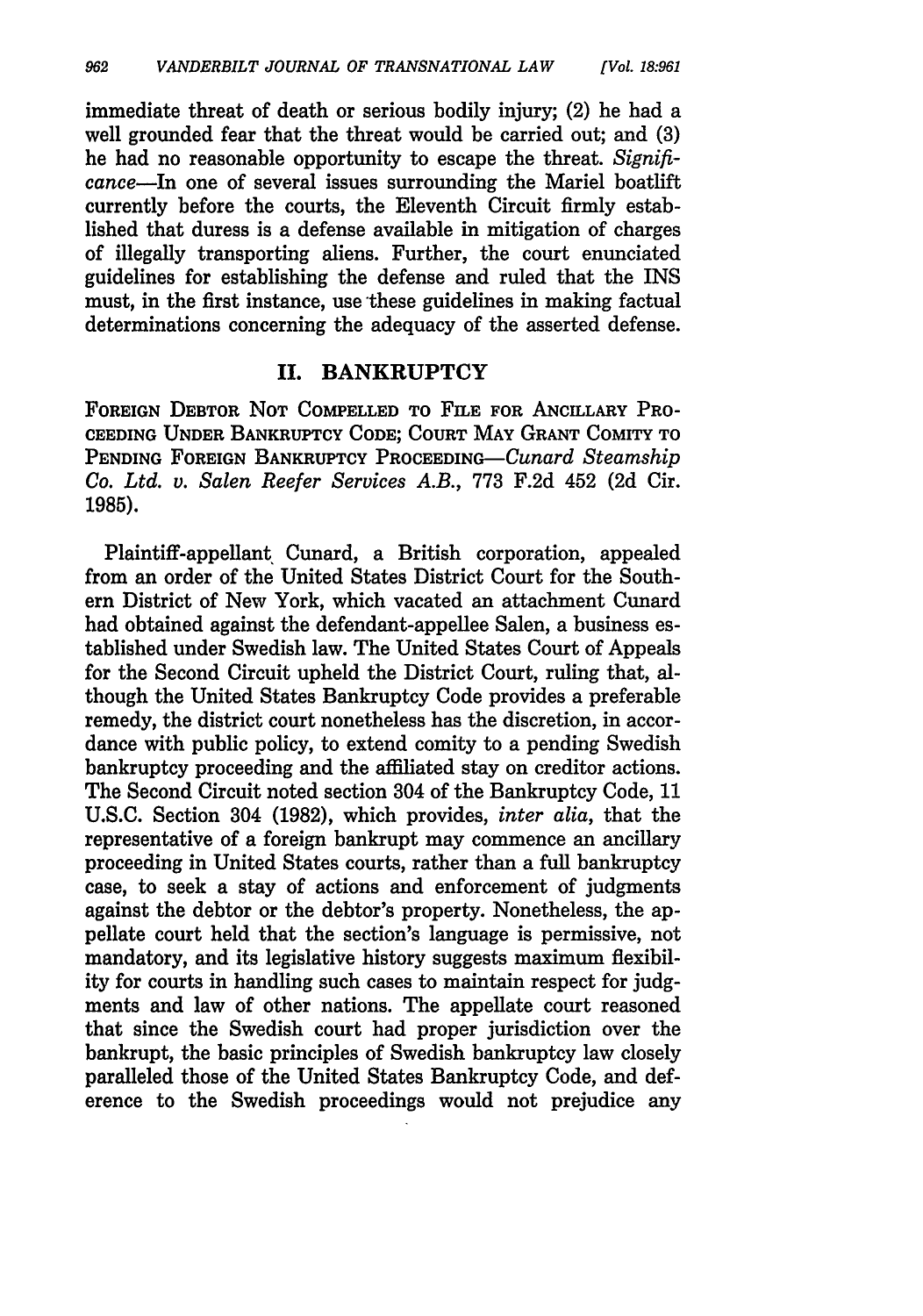United States citizen, granting comity, though perhaps not preferable, is within the bonds of sound public policy. Further, the Second Circuit rejected Cunard's claim that vacating the attachment contravenes public policy in favor of arbitration, ruling that the public interest in fair and efficient distribution of assets in a bankruptcy is equally significant. Moreover, the court held that Salen fulfilled the requirements of Rule 44.1 of the Federal Rules of Civil Procedure, which provides for written notice of a party's intent to raise an issue concerning foreign law. *Signifi*cance-This decision is the first to hold that the remedy provided a foreign bankrupt under Section 304 of the Bankruptcy Code is not exclusive. In so ruling, the Second Circuit has provided guidelines for the discretionary granting of comity to pending foreign bankruptcy proceedings.

### **III. FORUM SELECTION CLAUSES**

FORUM SELECTION CLAUSE IN CONTRACT BETWEEN TWO SOVER-**EIGNS** Is **NOT** WAIVER **OF RIGHT TO** *REMOVE-Proyecfin de Venezuela v. Banco Industrial de Venezuela,* 760 F.2d 390 (2d Cir. **1985).**

Plaintiff, a Venezuelan developer, and defendant, a Venezuelan guarantor bank, entered into two written contracts. The first contract contained an express waiver of immunity under the Foreign Sovereign Immunities Act (FSIA) and expressed amenability to the jurisdiction of various courts, in any legal action arising out of the agreement. The second contract expressly adopted all the provisions of the first contract but contained a clause designating the city of Caracas, Venezuela as the special and exclusive domicile for any actions arising out of the second agreement. Plaintiff sued for breach of the second contract in New York state court, and defendant subsequently removed the action to federal district court. The district court denied plaintiff's motion to remand and dismissed the action with prejudice for lack of subject matter jurisdiction. On appeal, the Second Circuit reversed in part and affirmed in part. Applying basic tenets of contract law, the appellate court held *inter alia* that the waiver of immunity contained in the first contract was valid as to a breach of the second contract. The court affirmed the district court's refusal to remand the action to state court, even though the plaintiff cited cases in which a forum selection clause in a contract operated as a waiver of the right to remove under 28 U.S.C. § 1441 (1982). The court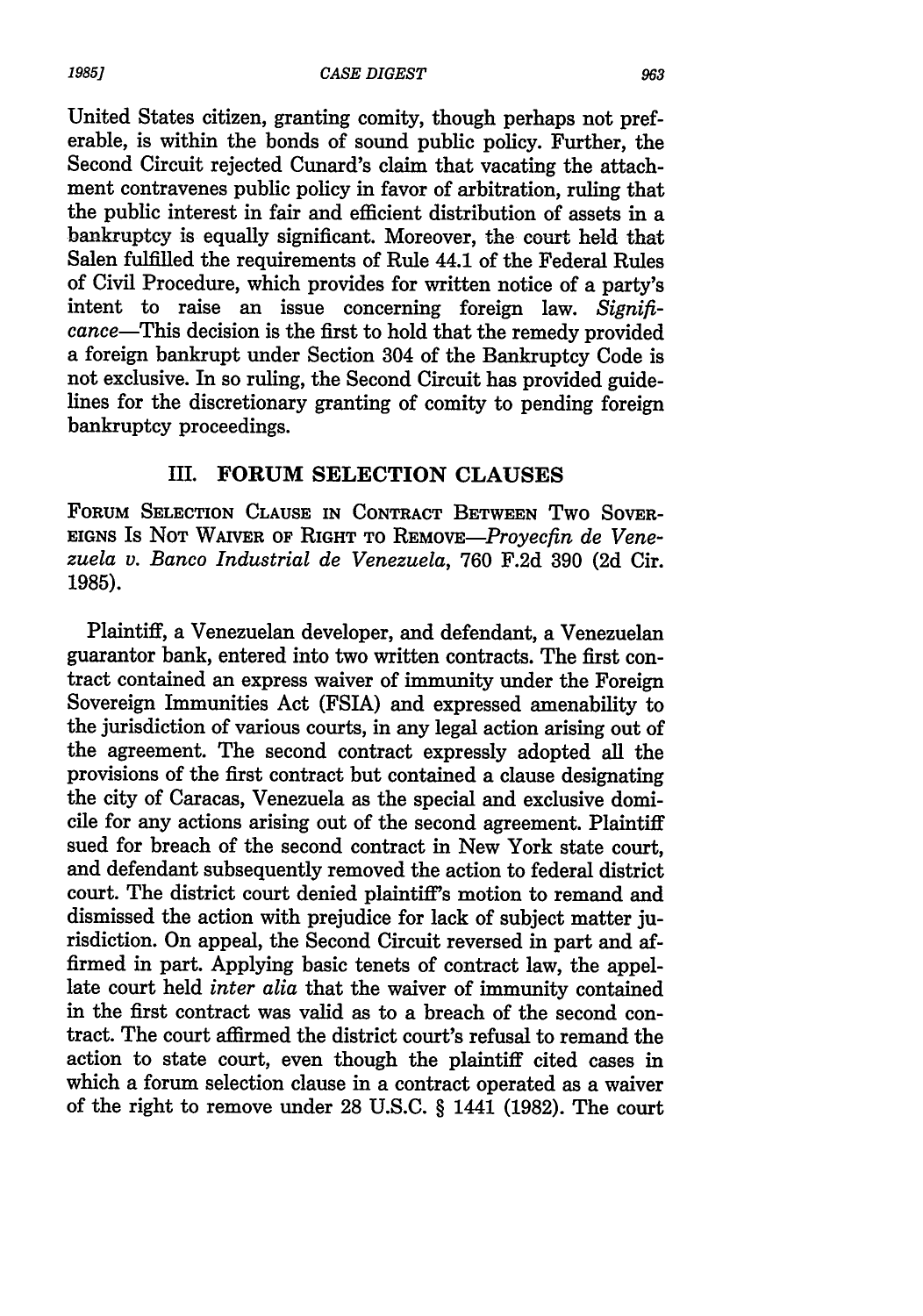stated that Congress' intent in enacting the Foreign Sovereign Immunities Act was to channel cases against foreign sovereigns away from state courts and into federal courts. As part of this scheme, Congress amended § 1441, broadening the removal statute to encourage the development of a uniform body of law in federal courts in the sensitive area of actions against foreign states. *Significance-The* instant decision indicates that, although contrary case law has held that a forum selection clause may operate as an express waiver of the right to removal, the liberal removal rules relating to actions against foreign sovereigns will be upheld by the courts in order to effectuate Congress' intent to develop a uniform body of federal case law under the FSIA.

#### IV. INTERNATIONAL ARBITRATION

FIFTH **CIRCUIT** OVERRIDES ADMIRALTY RULE **AND** INVOKES **PROVI-**SIONS OF ARBITRATION TREATY-Sedco, *Inc. v. Petroleos Mexicanos Mexican National Oil Co.,* 767 F.2d 1140 (5th Cir. 1985).

Sedco, a United States corporation, brought third party claims against Perforaciones Marinas del Golfo, S.A. (Permargo), a Mexican corporation, for breach of a charter agreement and indemnity for amounts Sedco had paid in settlement of claims arising from the largest oil spill in history. Permargo chartered a drilling vessel from Sedco to drill oil wells in the Gulf of Mexico for the Mexican state owned oil company, Petroleos Mexicanos (Pemex). The drilling led to a massive blowout, resulting in a nine-monthlong oil spill. Sedco's third party action in the U.S. District Court for the Southern District of Texas included the claim that Permargo breached an indemnity clause in the charter agreement. Permargo's pivotal defense was the arbitration clause in the agreement. The district court denied Permargo's motions for an order directing arbitration and a stay of all proceedings pending arbitration. The United States Court of Appeals for the Fifth Circuit reversed the district court and remanded with instructions that the trial court order the parties to perform their arbitration agreement. The appellate court noted that in *Schoenamsgruber v. Hamburg American Line,* 294 U.S. 454 (1935), the United States Supreme Court held that Courts of Appeals lacked jurisdiction to hear an appeal from a district court's stay of admiralty proceedings pending arbitration. Nonetheless, the Fifth Circuit invoked its jurisdiction over the matter, reasoning, *inter alia,* that the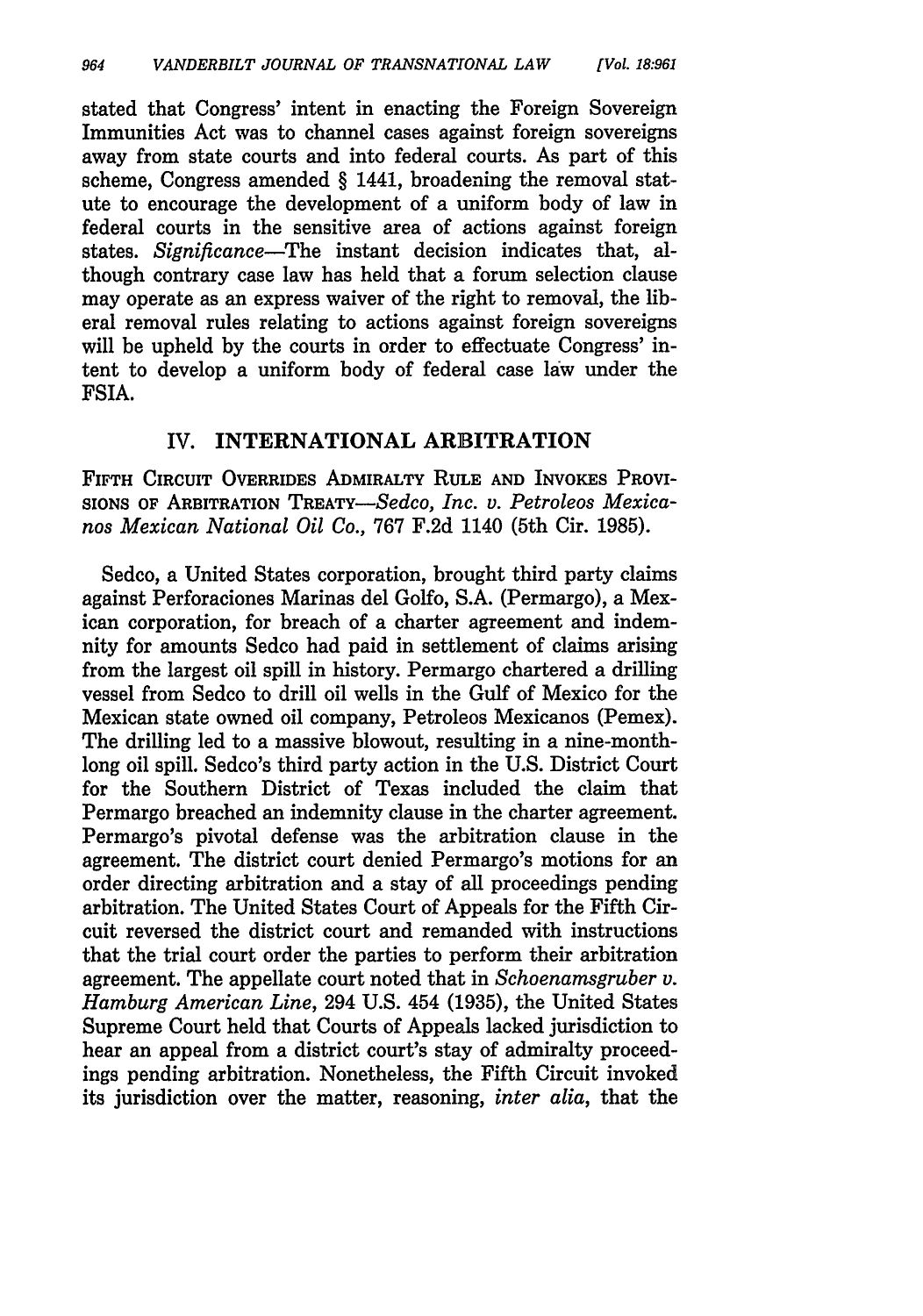Convention on the Recognition and Enforcement of Foreign Arbitral Awards and its implementing legislation, the Federal Arbitration Act, require United States courts to enforce arbitration agreements which conform with the treaty's standards and authorize courts to order parties to proceed with a Convention arbitration even outside the United States. The court explained that in the time since the Supreme Court handed down the *Schoenamsgruber* rule, the convention has become the supreme law of the land. The court held that because the rule's "mummified" prohibition of appeals of stays in admiralty contravenes Congress' intent, it must give way to the Convention's provisions. Further, the Fifth Circuit found the arbitration agreement in question broad enough to satisfy the Convention's requirement. Moreover, the appellate court rejected the district court's use of the intertwining doctrine, which states that when a party asserts several causes of action, at least one of which falls within exclusive federal jurisdiction, the entire dispute must remain in federal court notwithstanding the existence of an arbitration clause. *Significance-The* Fifth Circuit has carved out a new area of jurisdiction for federal appeals courts, and in so doing, has attempted to bolster the effectiveness of the treaty and legislative provisions promoting international arbitration.

### **V. JURISDICTION AND PROCEDURE**

**JUDICIAL REVIEW OF MEXICAN BANK'S COMPLIANCE WITH ITS GOV-ERNMENT'S EXCHANGE CONTROL REGULATIONS PRECLUDED BY ACT OF STATE DOCTRINE DESPITE JURISDICTION UNDER SOVEREIGN** IM-**MUNITY EXCEPTION-Callejo v. Bancomer, S.A., 764 F.2d 1101** (5th Cir. 1985).

Plaintiffs, United States citizens holding certificates of deposit with defendant Mexican bank, brought breach of contract action due to the bank's compliance with Mexican exchange control regulations requiring payment of deposits in pesos at a rate far below market exchange rate. The district court held that Bancomer was an instrumentality of the Mexican government and thus dismissed for lack of jurisdiction pursuant to the Foreign Sovereign Immunities Act (FSIA). The Fifth Circuit disagreed on the issue of sovereign immunity, ruling that the FSIA's commercial activity exception allowed jurisdiction. Nonetheless, the court upheld dismissal on the basis of the act of state doctrine, which, under cer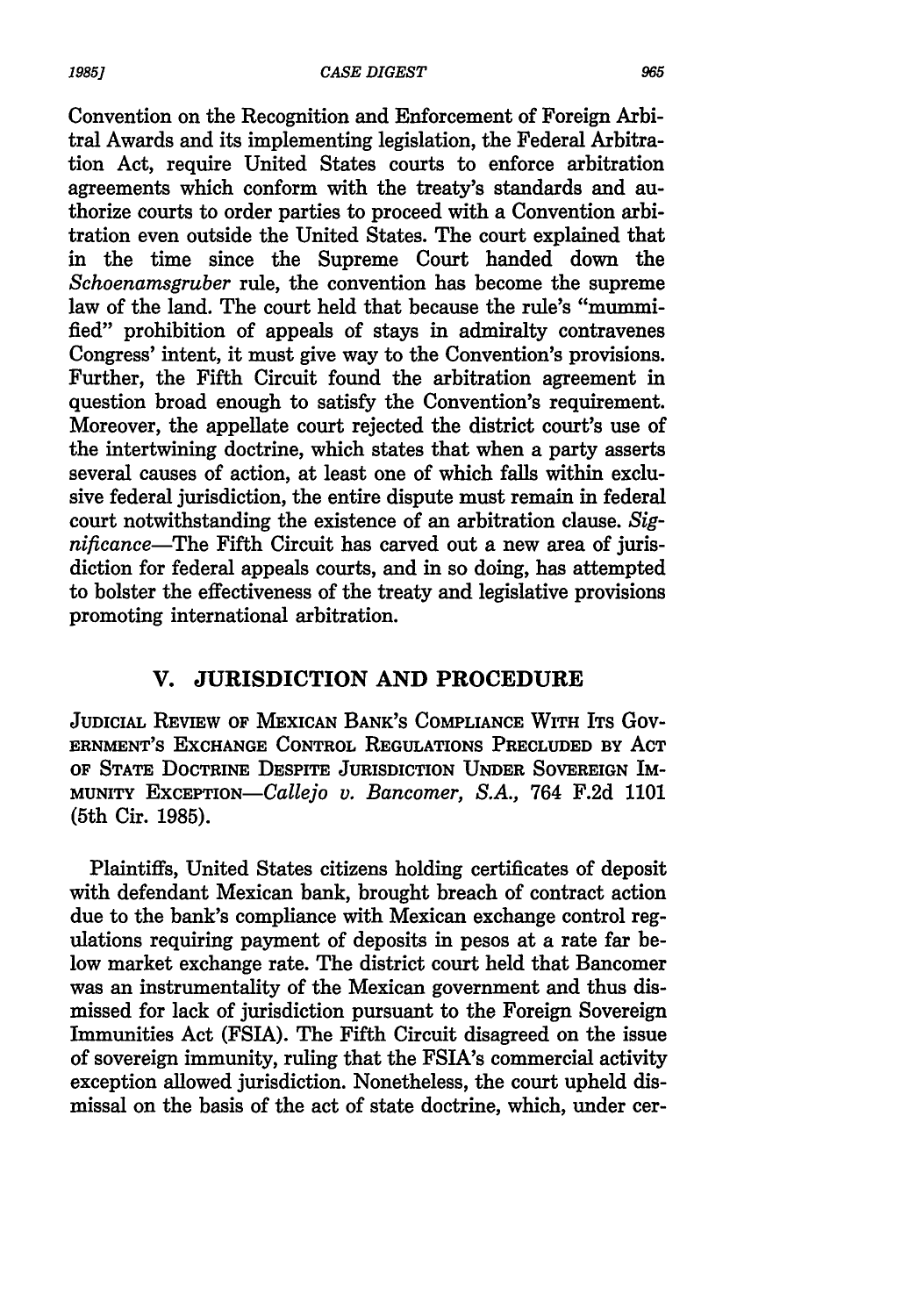tain circumstances, precludes judicial review of the public acts of a foreign sovereign. The court refused to apply the commercial activities exception to the doctrine, articulated by a plurality of the Supreme Court in *Alfred Dunhill of London, Inc. v. Republic of Cuba,* 425 U.S. 682 (1976). The Fifth Circuit ruled that the "relevant acts" of commercial activity were necessarily broader for act of state purposes than for sovereign immunity analysis. Under act of state, the court held, "relevant acts" included any governmental acts of which the validity would be called into question, and would not be restricted to the particular breach alleged in the case. Further, the court rejected the treaty exception to the doctrine, ruling that the International Monetary Fund Agreement, if applicable at all, was not violated by Bancomer's actions. Moreover, the court rejected the debt situs exception, ruling that the incidents of the certificates of deposit clearly place them in Mexico. *Significance-The* Fifth Circuit, after upholding jurisdiction under the FSIA, rejected plausible exceptions and invoked the Act of State Doctrine in a case involving delicate issues of foreign affairs. The court refused to render the Mexican regulations "nugatory," an act the court felt the Mexican government would find "very vexing indeed."

**UNITED** STATES DISTRICT COURTS HAVE JURISDICTION OVER PER-MISSIVE COUNTERCLAIMS FILED BY UNITED STATES **NATIONALS SUED** BY IRAN **BECAUSE** THE **UNITED** STATES-IRAN **AGREEMENTS** FOR **THE RELEASE** OF **AMERICAN HOSTAGES** WERE **NOT SELF-EXECUT-***ING-Islamic Republic of Iran v. Boeing Co.,* 771 F.2d 1279 (9th Cir. 1985).

Plaintiff, the Islamic Republic of Iran (Iran), filed suit against the Boeing Company (Boeing) and Logistics Support Corporation (LSC) in 1979. The suit related to the crash of a jet which Iran owned, Boeing built, and LSC maintained. LSC counterclaimed alleging that Iran breached its end of the maintenance contract. In June 1980, the district court granted summary judgment in favor of Boeing and LSC on Iran's claims, but did not pass on LSC's counterclaim. In 1981, Boeing and LSC asserted permissive counterclaims. The district court granted default judgments on those claims. Iran now appeals arguing that the claims settlement agreement of 1981 between Iran and the United States, which secured the release of the American hostages and set up the Iran-United States Claims Tribunal, divested the district court of jurisdiction over the counterclaims. Iran's reasoning was that the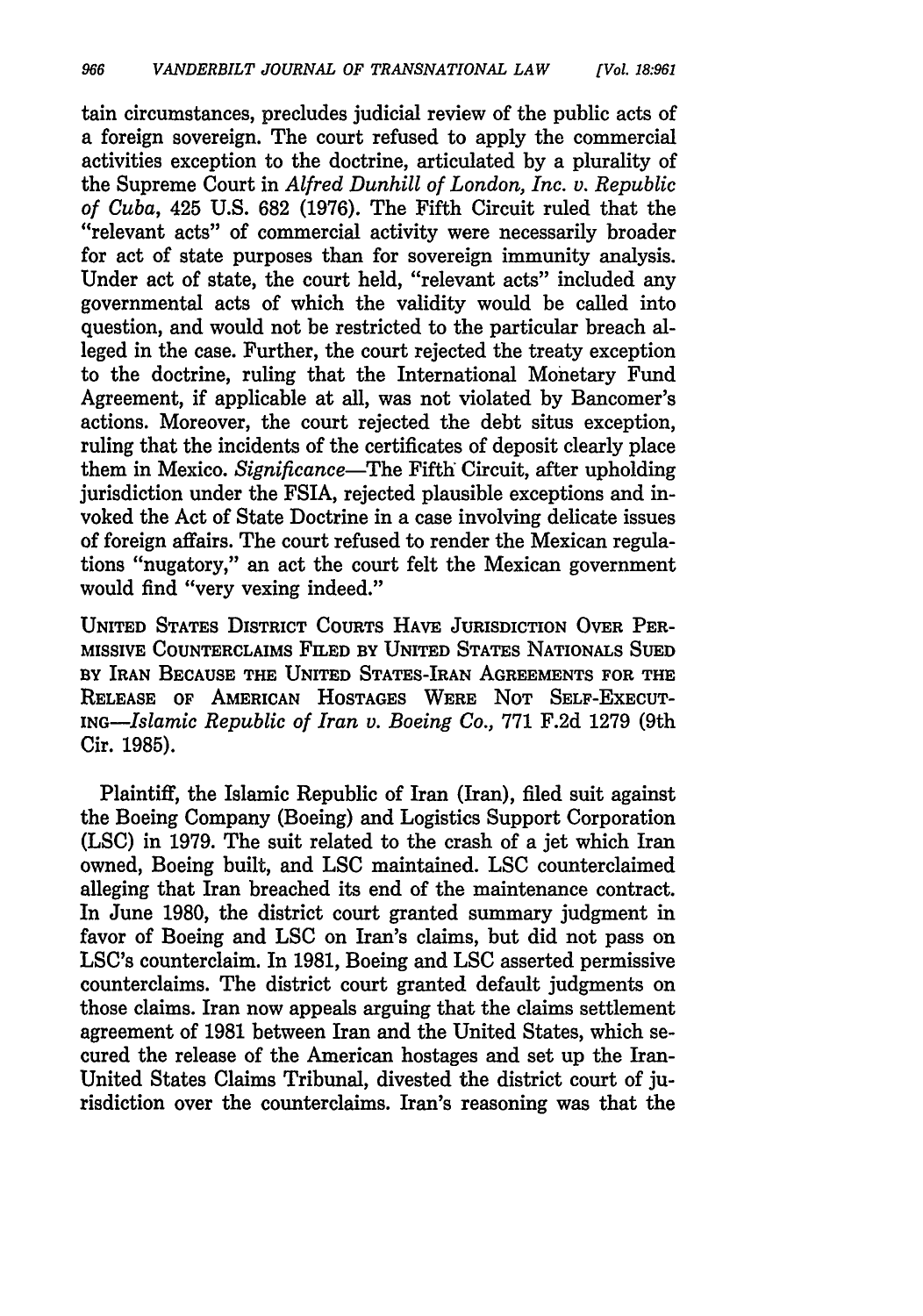agreement was self-executing so it precluded the district courts from entertaining claims between United States nationals and Iran and vested such jurisdiction in the Iran-United States Claims Tribunal. Iran also asserted that the agreement did not permit the assertion of permissive counterclaims against Iran in a suit commenced prior to the hostage crisis. The United States Court of Appeals for the Ninth Circuit affirmed the district court's judgment on the counterclaims in light of the Agreement. The court held that both the language and intent of the Agreement reveal that it was not meant to be self-executing. Consequently, the court rejected Iran's argument that the agreement divested the district court of jurisdiction over the counterclaims. Next, the court analyzed the agreement and concluded that the agreement did not contemplate the Claims Tribunal's assertion of jurisdiction over the counterclaims of nationals against the parties to the agreement. The court explained that the Claims Tribunal has jurisdiction only over counterclaims brought by either Iran or the United States against a national of the other nation and the original claim brought by a national. *Significance-This* decision determines that United States courts have jurisdiction over the counterclaims of United States nationals who have been sued by Iran in the United States.

**FOREIGN SOVEREIGN** IMMUNITIES ACT PROVIDES **THE SOVIET UNION** IMMUNITY FROM **A** SPOUSE'S SUIT FOR VIOLATIONS OF **HUMAN** *RIGHTS-Frolova v. Union of Soviet Socialist Republics,* 761 F.2d 370 (7th Cir. 1985).

Plaintiff, the American wife of a Soviet citizen, sued the Soviet Union in federal district court for its refusal to allow her husband to emigrate. She sought an injunction and damages. Ten days after suit was filed and almost one year after his original visa application, the plaintiff's husband was granted an exit visa. Plaintiff then dropped her request for injunctive relief, but retained her claim for damages based on mental anguish, physical distress, and loss of consortium. Acting *sua sponte,* the district court dismissed the claim concluding that the Soviet Union's denial of emigration was an act of state unreviewable in United States courts. The court of appeals found it unnecessary to rule on the act of state issue. Instead, the court found that the Foreign Sovereign Immunities Act (FSIA),which provides the exclusive means of jurisdiction over a sovereign party, precluded the action. The court disagreed with the plaintiff that the action fell within one of the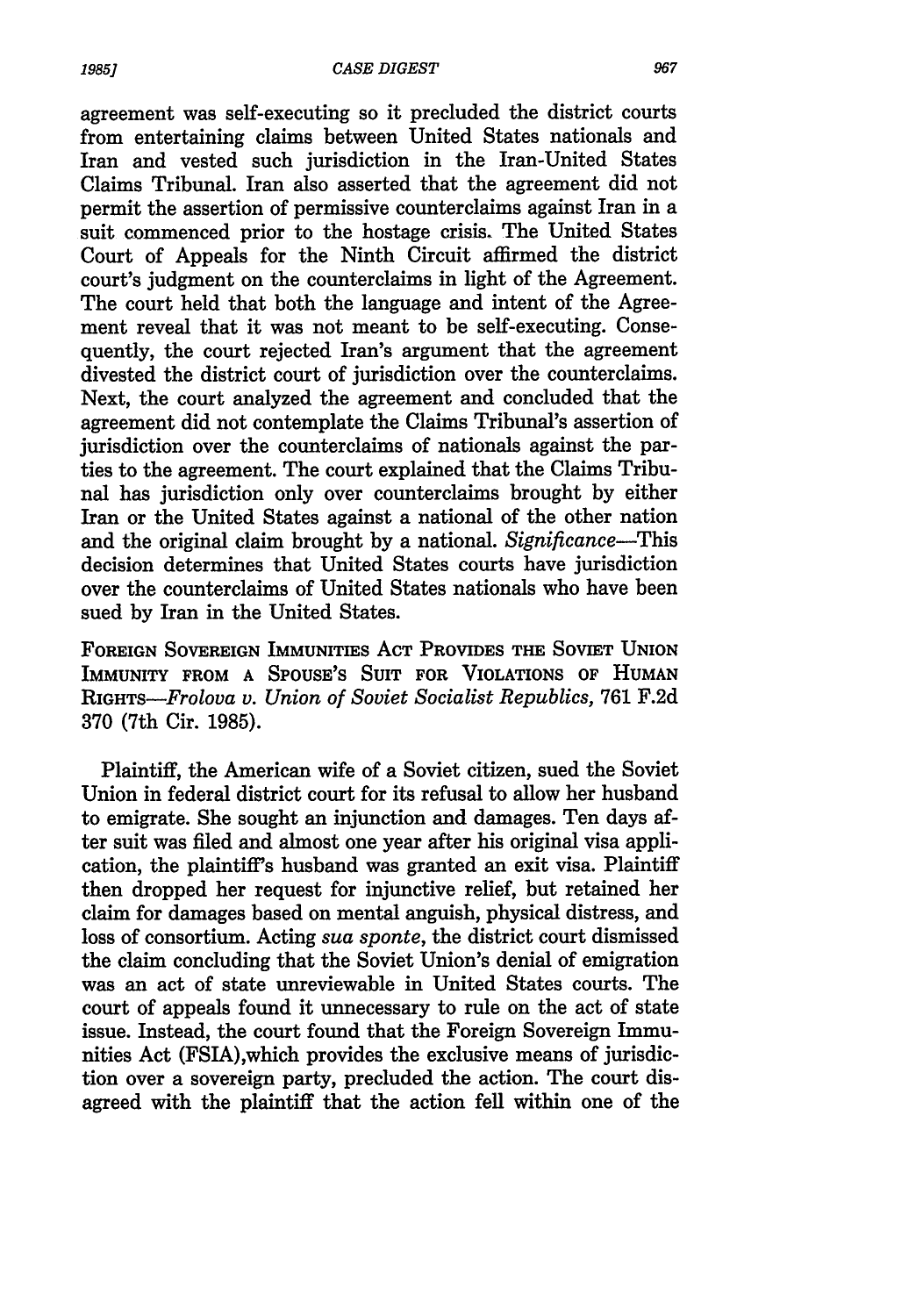FSIA exceptions for sovereign immunity. First, the court found that the action could not qualify under the violation of international agreements exception because the United Nations Charter and the Helsinki Accords are not enforceable **by** private litigants. Second, the court held that the Soviet Union's failure to respond to the plaintiff's suit was not an implicit waiver of sovereign immunity. Third, the court stated that the alleged tort was not the kind contemplated **by** Congress in the FSIA's tortious act or omission exception. *Significance-Because* of the court's narrow reading of the FSIA tortious act or omission exception, the court cast doubt on whether United States courts will have subject matter jurisdiction over torts which arise out of a refusal to allow emigration.

#### VI. **MANDAMUS**

**VIOLATION** OF INTERNATIONALLY **SET** WHALING QUOTAS DIMINISHES THE EFFECTIVENESS OF THE INTERNATIONAL **CONVENTION** FOR THE REGULATION OF WHALING **AND MANDATES** THE SECRETARY OF COM-MERCE TO CERTIFY THAT **FACT** TO THE *PRESIDENT-American Cetacean Society v. Baldridge,* **768 F.2d** 426 **(D.C.** Cir. **1985).**

Plaintiffs, wildlife conservation organizations, sought declaratory relief and an injunction to compel the Secretary of Commerce to certify to the President that Japanese whaling "diminished the effectiveness" of the International Convention for the Regulation of Whaling (ICRW), Nov. **10,** 1948, T.I.A.S. 1849. Defendant and intervenor, Japan Whaling Association, argued that certifying or imposing sanctions would violate the ICRW because Japanese whaling continued pursuant to a valid objection to the 1984 quotas set **by** the International Whaling Commission (ICW). They contended further that a writ of mandamus was improper because the Secretary of Commerce's duty to certify was discretionary rather than ministerial. The court of appeals disagreed and affirmed the district court's decision to grant the writ. The court stated that nothing in the ICRW prevented a nation from certifying a violation and imposing sanctions unilaterally. After analyzing the legislative histories of the Pelly and Packwood-Magnuson Amendments, the court concluded that Congress intended to make the Secretary's duty nondiscretionary. In addition, the court found that Congress intended that whaling activities in excess of internationally established quotas should automatically trigger a determination that such actions were per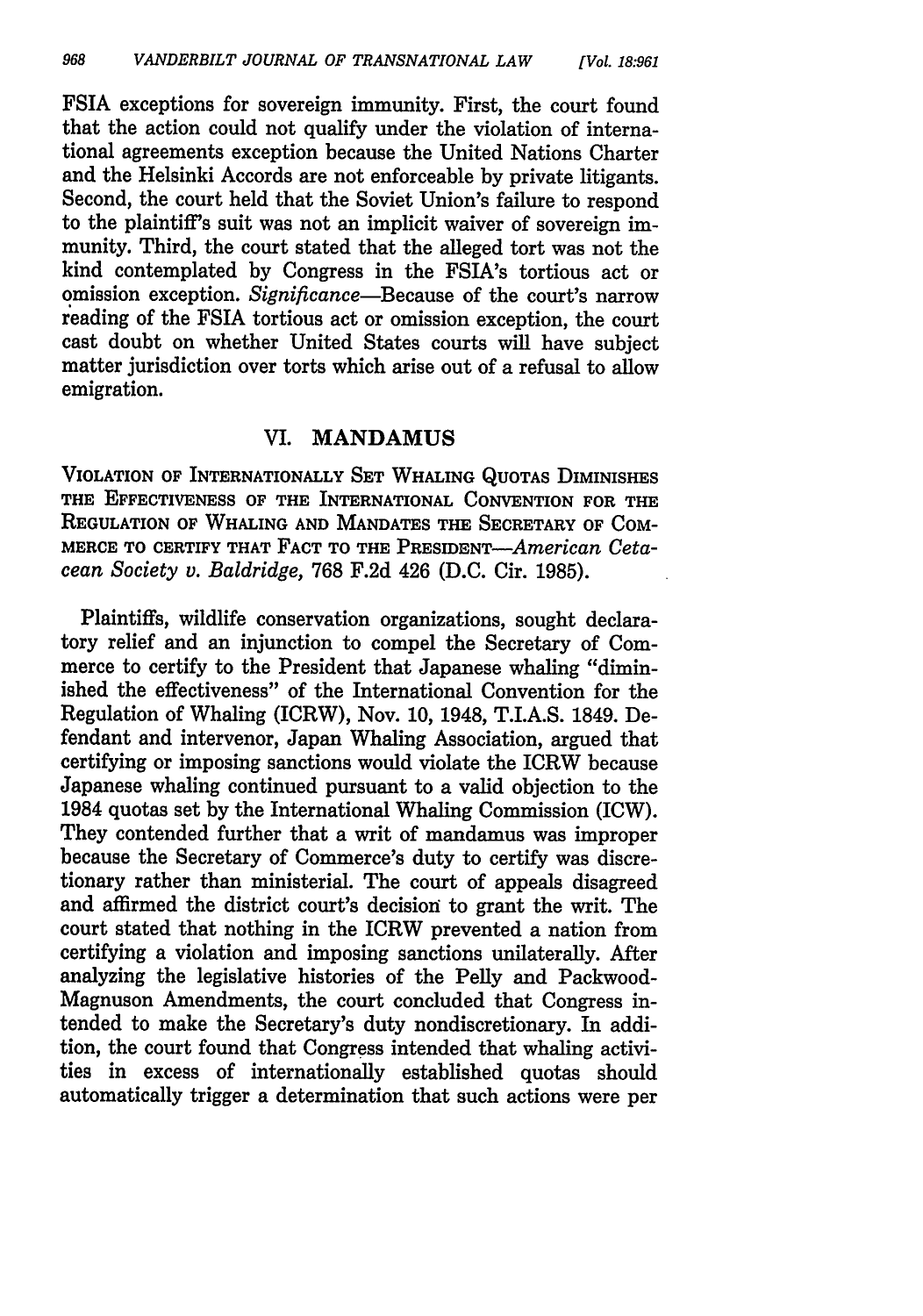se "diminishing the effectiveness" of the ICRW. The court reasoned that the writ of mandamus was properly issued because the Secretary failed to perform his statutory duty, the plaintiffs were entitled to relief, and no other relief was appropriate. The dissent argued that the case was not justiciable because of its impact on executive discretion in diplomacy and foreign affairs. *Significance-The* District of Columbia Circuit has made bold moves in foreign affairs, an area in which the executive customarily enjoys great judicial deference. The court's determination of justiciability along with its broad reading of the ICRW and issuance of a writ of mandamus constitute uncommon judicial activism in the realm of foreign affairs.